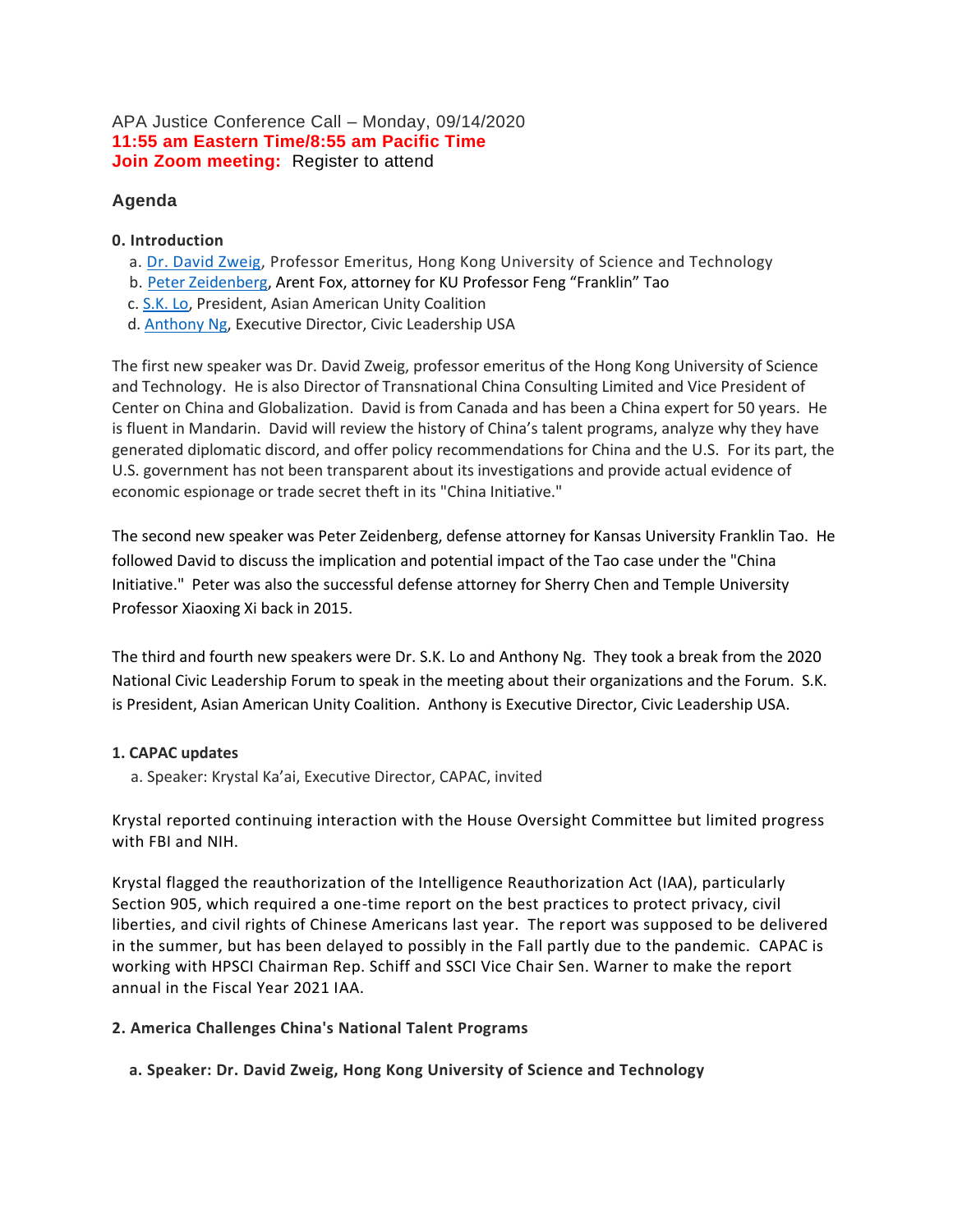The Thousand Talents Plan (TTP) was created by the Chinese Communist Party (CCP) in 2008 to overcome the brain drain of Chinese talent that has seen many of the best Chinese scholars and researchers take up residency in Canada, the United Kingdom, and particularly the United States. Dr. Zweig reviews the history of China's overseas talent programs, analyzes why they have generated diplomatic discord, and offers policy recommendations for China and the United States. If adopted, such steps will protect collaborative research and publishing.

David raised and expanded on four main points in his presentation:

First, China has experienced a "brain drain" to the extent that 80-90% of its very best talent refuse to return to China full-time, while the benefitting nations including the U.S. and other countries cannot understand China's deep desire to bring home their best.

Second, Li Yuanchao, then head of the organization department of the Chinese Communist Party, set up the Thousand Talent Program (TPP) in 2008 to create an "innovative society" through "reverse migration" of Chinese talent to bring cutting edge technology from the West. It is not to steal U.S. technology. As early as 1996, China began to set up talent recruitment programs, but TPP caught the most attention.

Third, too many Mainland-born Chinese working in the U.S., who are part-time participants in the TTP, are truly abusing access to US research jobs, funding and grants.

Fourth, The U.S. government exaggerates and securitizes this behavior and threatens to decouple U.S. and Chinese scientific collaboration which would hurt the world.

David described 5 causes of the current problem

- CCP used its strategies of mass mobilization, quotas, propaganda, and money in "search for talent."
- David found that transferring "second tier" technology was enough for returnees to succeed back in China back in 2005. Today, the need is to transfer leading technology to get research positions, promotions, and large profits.
- While Li Yuanchao wanted people to return permanently, only 25% returned full-time and the remaining 75% joined on a part-time basis.
- The U.S. government mistrusts China due to cyber theft, military intelligence, IP infringement, and opaque talent programs.
- The Trump administration believes that economic security equates to national security so fear of China's rise securitizes collateral research.

David's research team analyzed the quality of 1,400 curriculum vitae of participants in China's national programs. He found the part-time participants to be clearly better scholars. The beneficiaries are located in the U.S., United Kingdom, and Canada. Co-publications with China are also good for America.

While the FBI mobilizes universities, Congress, NIH, and NSF to investigate and found some "shadow" laboratories in China and some peer reviewers of NSF or NIH grant applications shared information with colleagues in China, David believed that the major transgression is "double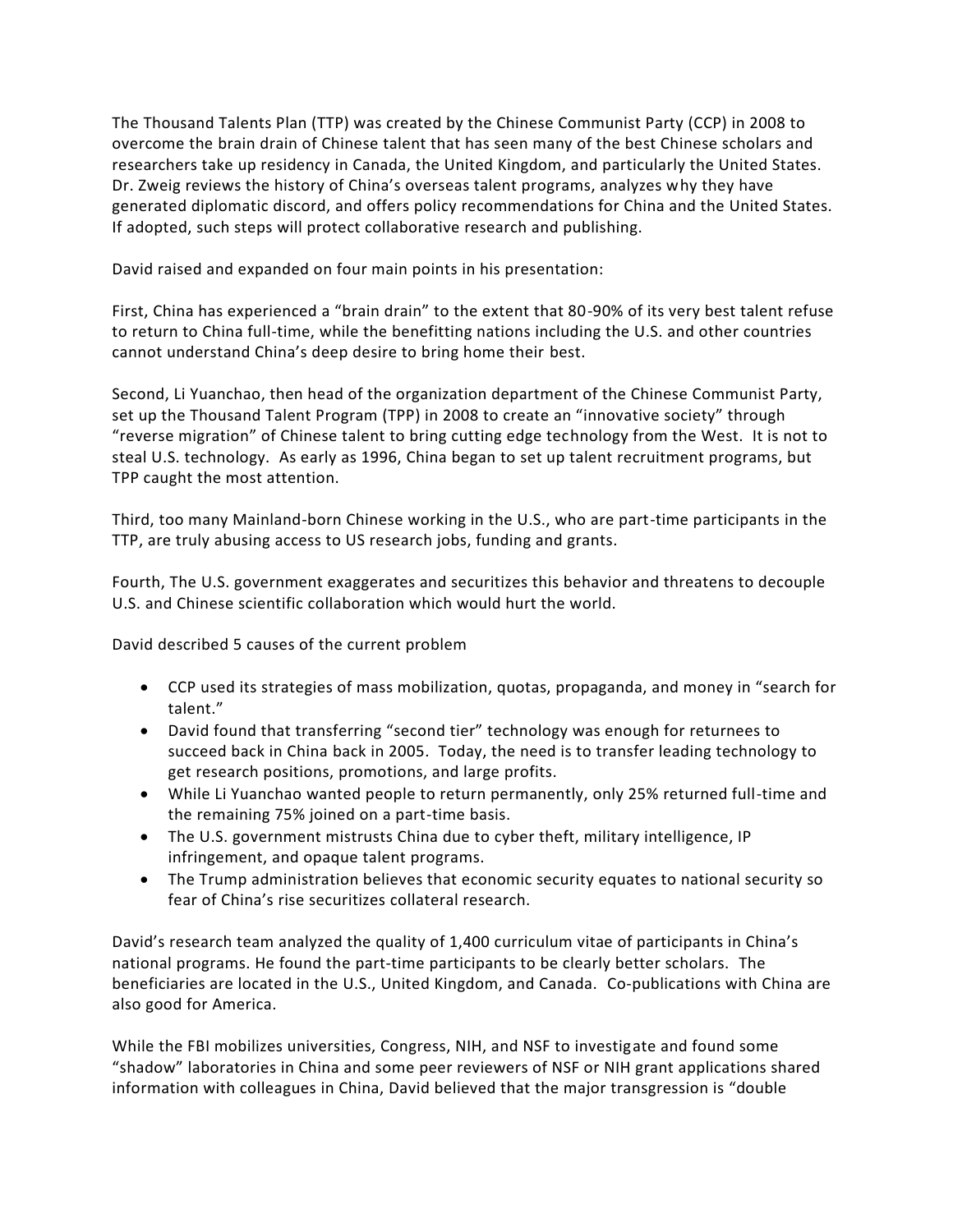# dipping." **Public evidence shows few examples of outright theft or illegal transfer of technology through TTP.**

David shared the June 2020 NIH findings and discussed FBI's "1,000 Grains of Sand" hypothesis that encourages "Racial Profiling" with any data or proof. Meanwhile, Andy Kim's paper show clear evidence that Chinese Americans are profiled and penalized more severely, especially about "pretextual prosecutions" by cutting a deal over a lesser charge when prosecutors can't prove serious crime.

In conclusion, David suggested that the China government should:

- Publicly recognize their share of responsibility for problem
- End secret contacts with researchers
- Continue reform of scientific environment and fighting cheating, fraud, IPR theft by local scientists and returnees and enforce tough penalties
- Transparency on the replacement of TTP
- End secret payments to Foreign TTP participants
- Publicize all joint labs
- Encourage ethnic Chinese researchers in the US who get Natural Science Foundation of China grants to put it on NSF and NIH applications

David also suggested that the U.S. government should

- Be more transparent on true extent of abuse
- FBI should stop pretextual prosecutions"
- FBI should run more training programs on racial profiling
- Investigate, but surgical strikes only
- People in DC are thinking that NSF and NIH should restrict Chinese participants in national talent programs from applying for grants until China becomes transparent
- Congress should spend more on R&D compete with China

Finally, David found it important to re-establish bilateral dialogue between the U.S. and China on academic and scientific exchanges, starting with "Track 2" meetings and moving to the ministerial level as soon as some trust is re-established. There is a need for both sides who are willing to try to slow decoupling.

In response to a question, David estimated that \$164 million – the amount of NIH grant money involved in its investigations of mostly Chinese American scientists – was about 2.4% of the annual NIH grant budget.

### **3. Racial Profiling/Targeting updates**

**a. Update on Case of Kansas University Professor Feng "Franklin" Tao Speaker: Peter Zeidenberg, Arent Fox, invited**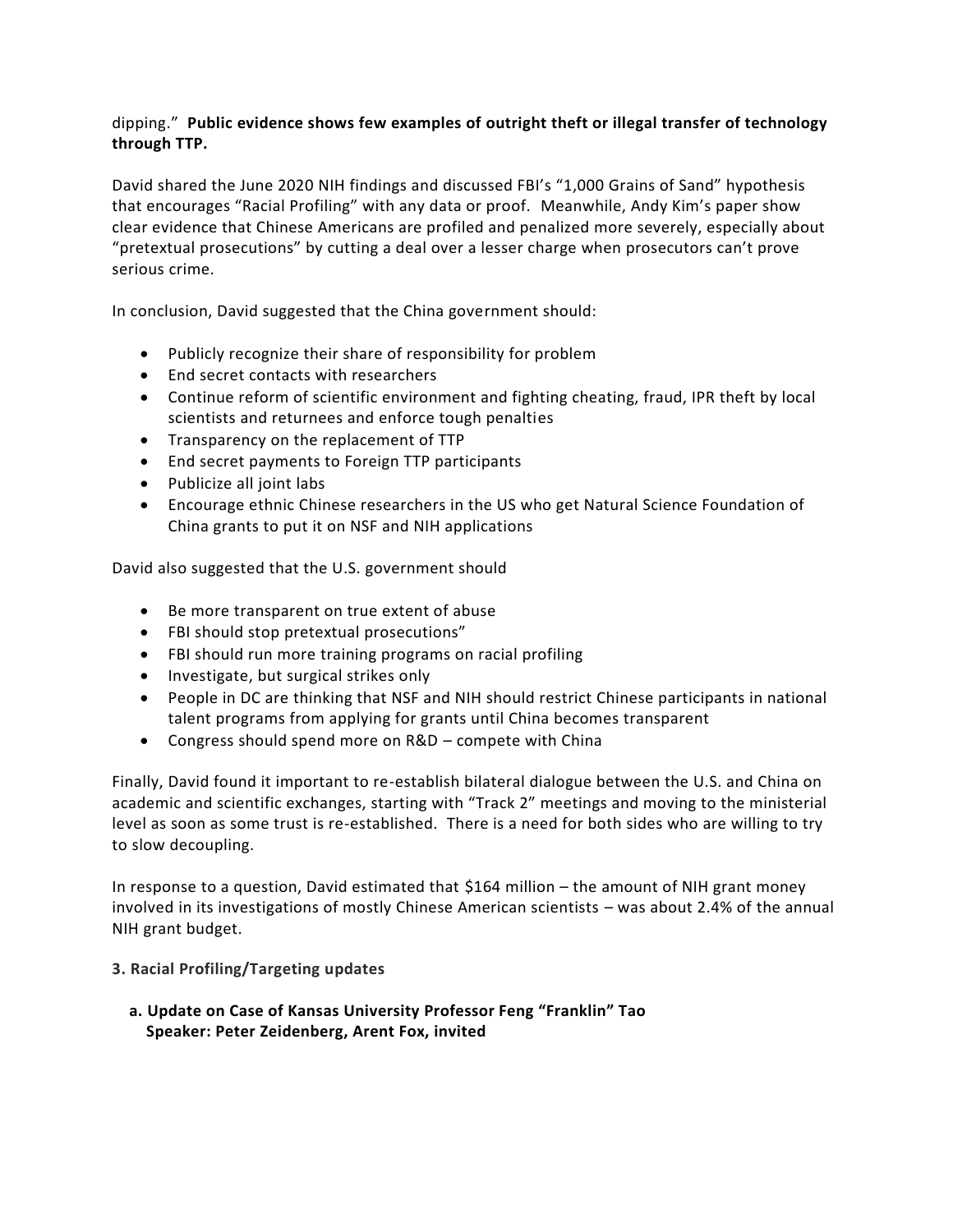Peter reported that a motion to dismiss was filed. A hearing was set for October 1. In the Tao case, what amounted to incorrectly filing a conflict of interest form with Kansas University was elevated to 10 felony counts.

The government alleges that Professor Tao took a position with the Fuzhou University under the Changjiang Scholar Program, but it was a discussion that was never finalized. It is not a crime to work in China; it is not a crime to work for another university.

The government is using an unprecedented and convoluted legal theory in the Tao case. Peter described it as an epidemic in the Chinese American scientific community now. He reported getting calls from professors across the country almost on a daily basis. Most of them are affiliated with NIH, while the Tao case is associated with NSF and DOE.

Peter described NIH to be on a mission and cited a professor who spent 5 years upon request by and on behalf of his U.S. university to set up a sister campus in Shanghai. He is now being investigated to explain what he was doing in China, put under the microscope, have his grants held up, and have to let his people go from his laboratory.

According to Peter, these are frightening times for Chinese American scientists and persons of Chinese ethnicity.

## **b. Update on Anti-Racial Profiling Project**

## **Speaker: Gisela Kusakawa, Advancing Justice | Asian American Justice Center (AAJC)**

Gisela reported on the imminent launch of the Anti-Racial Profiling Project. The highlighted concern as a civil rights organization is the human impact as Chinese and Asian Americans are become collateral damage to harmful policies and practices. Gisela also highlighted the fear and apprehension created in the community. Over 860 individuals attended the recent Know Your Rights webinar coordinate with Professor Steven Pei and Jeremy at APA Justice and other partners. It is important from the AAJC perspective that people have appropriate resources and access to legal counsel. As part of the project, there will be Know Your Rights fact sheets and resources available specifically for the racial targeting of Chinese American scientists and researchers. AAJC has already been making legal referrals. For those who wish to contribute to the efforts, there is a donation page at [https://secure.donationpay.org/aajc/profiling.php.](https://secure.donationpay.org/aajc/profiling.php)

In regard to the Tao case mentioned by Peter, AAJC and the Asian Law Caucus submitted an amicus brief in support of the motion to dismiss and oppose the government increased effort to target Asian American scientists and researchers. While there are security threats, FBI and other agencies should not rely on racial profiling.

Gisela can be contacted at [gkusakawa@advancingjustice-aajc.org](mailto:gkusakawa@advancingjustice-aajc.org)

### **c. Mike German on the launch of webinar series about the "China Initiative"**

Mike German was invited to speak on this topic. Mike is Fellow at the Brennan Center for Justice at the New York University Law School. Unfortunately, Mike had a schedule conflict and regretted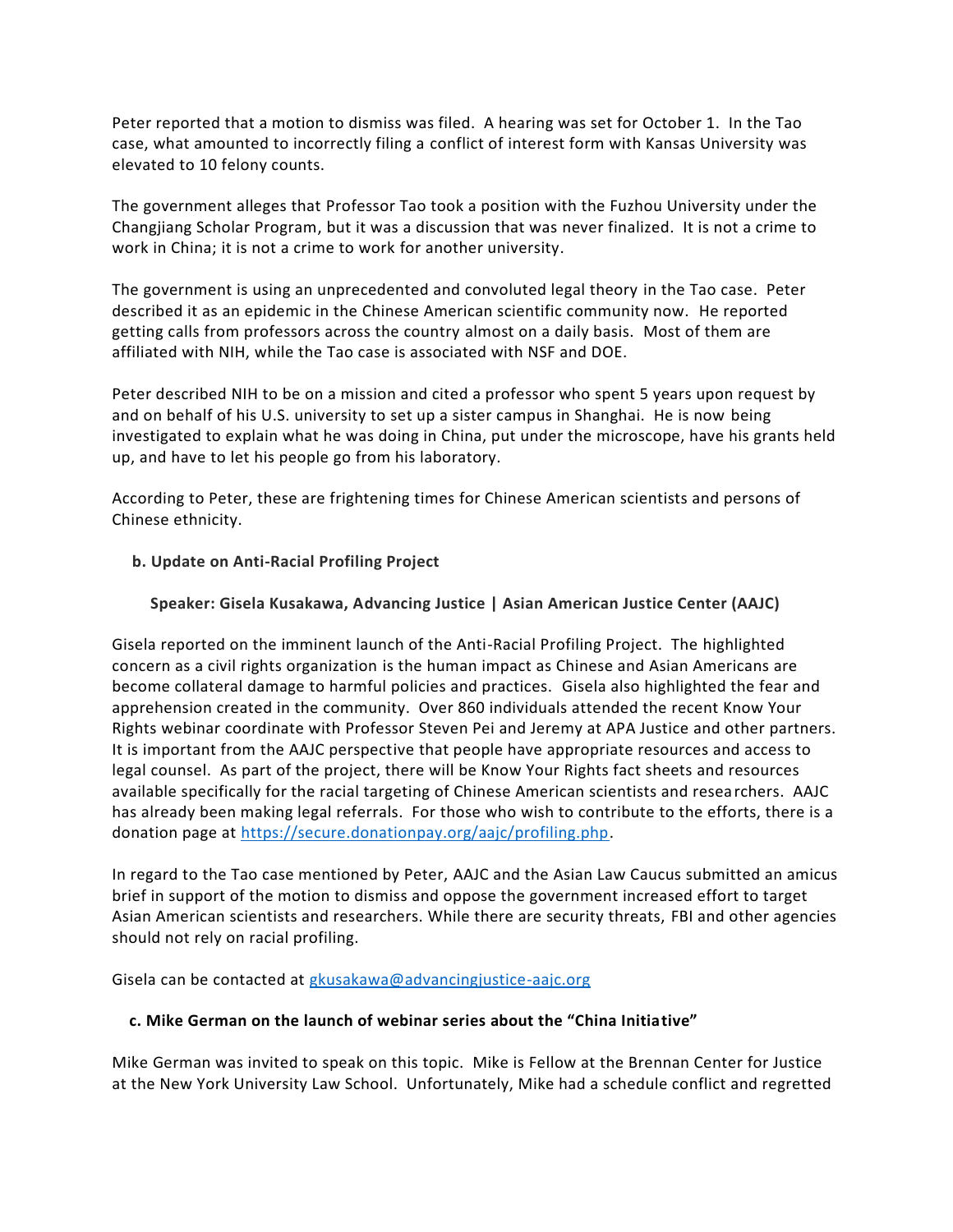that he was not able to join the meeting. Jeremy read the following announcement in the meeting:

Advancing Justice | Asian American Justice Center, APA Justice, United Chinese Americans, and the Brennan Center for Justice at NYU Law School are partnering to produce a series of webinars to raise awareness of a growing number of federal investigations and prosecutions targeting Chinese American scientists and Chinese nationals in the U.S. under the umbrella of the "China Initiative."

The webinars will include speakers from Chinese American and Asian American advocacy organizations, civil rights groups, academia, as well as experts from scientific and legal communities to highlight the burden this pattern of investigations inflicts on targeted individuals and communities. The first webinar is being scheduled for the second half of September. It is designed to provide policy-makers, journalists, attorneys, and community advocates with an overview of the "China Initiative" investigations and the efforts civil rights advocates and the scientific community are making to protect the rights of those harassed and falsely charged under this discriminatory framework. The Franklin Tao case and the "China Initiative" are the catalyst for the first webinar.

NOTE: Asian Pacific Islander American Public Affairs (APAPA) also joined the coalition to produce the webinar series. The inaugural webinar on [The Human and Scientific Costs of the "China](https://bit.ly/3kFFOS2)  [Initiative"](https://bit.ly/3kFFOS2) was held with a capacity audience on September 30.

# **d. 2020 National Civic Leadership Forum Speakers: S.K. Lo, President, Asian American Unity Coalition Anthony Ng, Executive Director, Civic Leadership USA**

Anthony reported on the 9-day National Civic Leadership Forum under the theme of The Power of We. It brought a coalition of AAPI across the country together with a focus on civic engagement. Half of the track for this year's forum involved young civic leaders. The forum covered many topics and events, including a day of healing and a fun event featuring four ethnic chefs on Chinese, Indian, and Indonesian foods.

S.K. was called away at the last minute. Anthony proceeded to introduce Civic Leadership USA as an organization formed in Washington D.C. in 2013 Its purpose is to connect and train civic leaders across the country. It serves as a catalyst like a small private foundation to bring our local leaders and politicians into dialogues and build relationships. In addition, there is public service internship program.

According to Anthony, AAUC grew out of a conference in Alaska about 3 years ago. The founding group includes 15 different ethnic organizations. It uses a grass-roots approach to strengthen and support the national agenda.

# **4. Catch-up on all developments**

- [Website:](https://www.apajustice.org/) <https://www.apajustice.org/>
- [LinkedIn:](https://bit.ly/2KwIhxL) <https://www.linkedin.com/groups/12395028/>
- [Facebook:](https://bit.ly/2Tij3Il) <https://www.facebook.com/groups/386238778398753/>

### **5. Next Call**